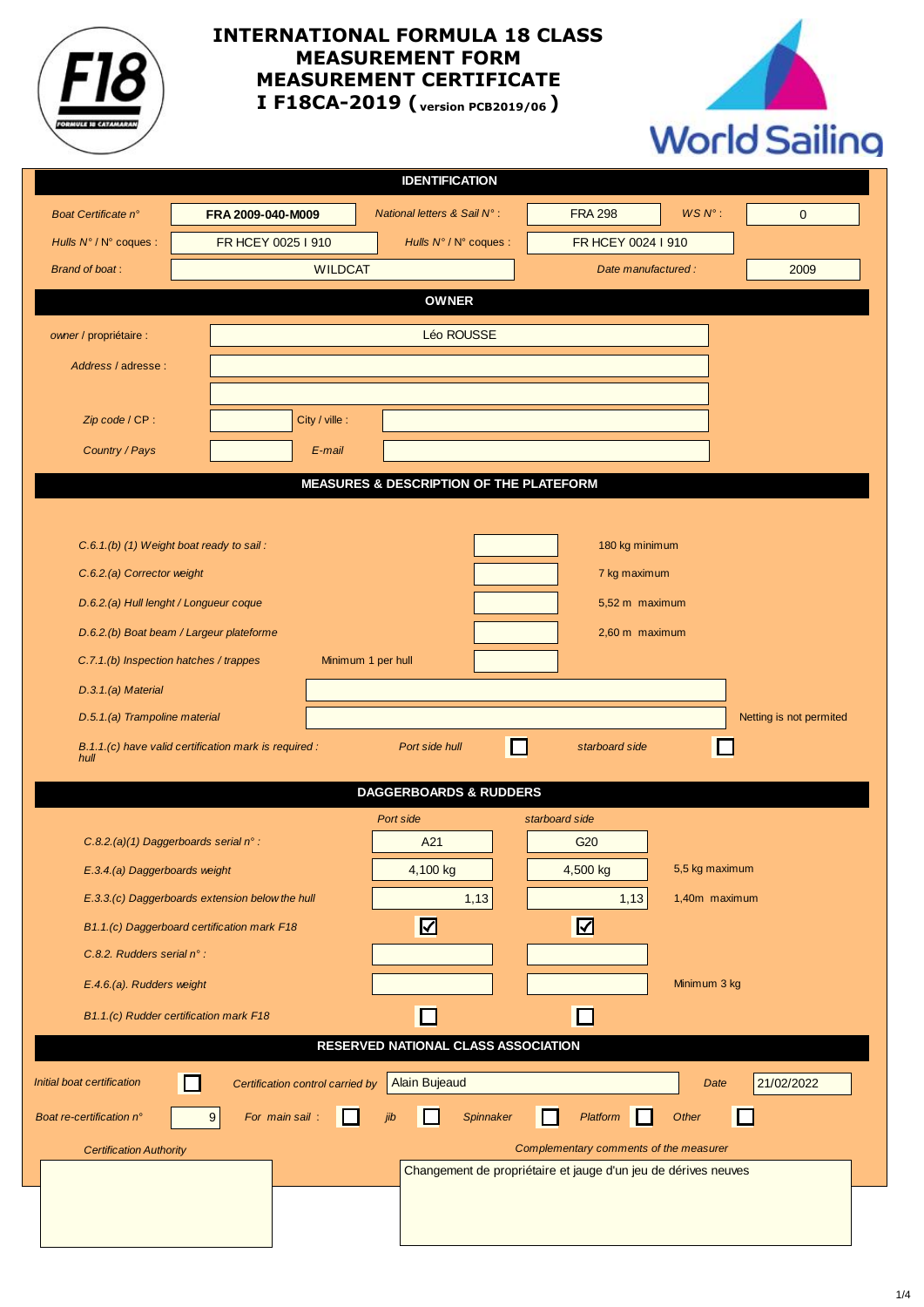| <b>EQUIPEMENTS</b>                                                                                       |                                                                                                     |                                             |                       |                  |                            |                 |              |
|----------------------------------------------------------------------------------------------------------|-----------------------------------------------------------------------------------------------------|---------------------------------------------|-----------------------|------------------|----------------------------|-----------------|--------------|
| Boat Certificate n°                                                                                      | FRA 2009-040-M009                                                                                   | National letters & Sail N°:                 |                       | <b>FRA 298</b>   |                            | $WSN^{\circ}$ : | $\mathbf{0}$ |
| Owner:                                                                                                   | Léo ROUSSE                                                                                          |                                             | <b>Brand of boat:</b> |                  |                            | <b>WILDCAT</b>  |              |
|                                                                                                          |                                                                                                     | <b>C.5 PORTABLE EQUIPMENT</b>               |                       |                  |                            |                 |              |
| $C.5.1(a)1$ One righting line                                                                            |                                                                                                     |                                             | 0                     | Minimum 4m. long |                            |                 |              |
|                                                                                                          |                                                                                                     |                                             | $\overline{0}$        | Minimum Ø 10mm   |                            |                 |              |
| C.5.1(a)2 One magnetic steering compas                                                                   |                                                                                                     |                                             |                       | Minimum One      |                            |                 |              |
|                                                                                                          |                                                                                                     |                                             |                       |                  |                            |                 |              |
|                                                                                                          |                                                                                                     | C.9 RIG                                     |                       |                  |                            |                 |              |
|                                                                                                          | C.9.2(a) Mast datum point shall not be more than 120mm above the top of the front bear              |                                             |                       |                  |                            |                 |              |
|                                                                                                          | C.9.7(a) Running rigging shall be led outside the mast spar                                         |                                             |                       |                  |                            |                 |              |
|                                                                                                          |                                                                                                     | <b>D.4 BEAMS</b>                            |                       |                  |                            |                 |              |
|                                                                                                          | D.4.2(a) The beams shall be extruded aluminium profiles of constant section                         |                                             |                       |                  |                            |                 |              |
|                                                                                                          | D.4.2(b) The curvature of the beams shall be limited a maximum of 15mm                              |                                             |                       |                  |                            |                 |              |
|                                                                                                          |                                                                                                     | F.3 MAST                                    |                       |                  |                            |                 |              |
|                                                                                                          | F.3.2(a) The mast shall be extruded aluminium profiles of constant section                          |                                             |                       |                  |                            |                 |              |
| <b>F.3.3 Dimensions</b>                                                                                  | Mast spar circumference                                                                             |                                             |                       |                  | $0,373 \; m$               | 0,385 m Maximum |              |
|                                                                                                          |                                                                                                     | Distance between upper point and front beam |                       |                  | $9,038$ m                  | 9,100 m Maximum |              |
|                                                                                                          | <b>Shround height</b>                                                                               |                                             |                       |                  | $6,747 \; m$               | 6,750 m Maximum |              |
|                                                                                                          | Spinnaker hoist height                                                                              |                                             |                       |                  | 8,135 m                    | 8,150 m Maximum |              |
|                                                                                                          | Top of the front beam to mast datum point                                                           |                                             |                       |                  |                            |                 |              |
|                                                                                                          | <b>Extrusion total lenght</b>                                                                       |                                             |                       |                  | $9,062 \text{ m}$          |                 |              |
|                                                                                                          | B.1.1(c) Have valid certification marks as required                                                 |                                             |                       |                  |                            |                 |              |
|                                                                                                          |                                                                                                     |                                             |                       |                  |                            |                 |              |
|                                                                                                          |                                                                                                     | F.4 BOOM                                    |                       |                  |                            |                 |              |
| F.4.1(a) The Boom, if fitted,                                                                            | Yes or no                                                                                           |                                             |                       |                  |                            |                 |              |
|                                                                                                          | F.4.1(a) shall be made and extruded aluminium profiles of constant section                          |                                             |                       |                  |                            |                 |              |
|                                                                                                          |                                                                                                     | <b>F.5 BOWSPRIT</b>                         |                       |                  |                            |                 |              |
|                                                                                                          | F.5.1(a) The bowsprit shall be on the longitudinal centreline of the boat                           |                                             |                       |                  |                            |                 |              |
|                                                                                                          | F.5.1(b) The bowsprit shall be attached to the front beam                                           |                                             |                       |                  |                            |                 |              |
| F.5.2(a) The bowsprit shall be made of aluminium of constant section                                     |                                                                                                     |                                             |                       |                  |                            |                 |              |
| F.5.5(a) The lenght of the bowsprit shall not excedeed the distance from the centre of the front beam to |                                                                                                     |                                             |                       |                  |                            |                 |              |
| when vertical.                                                                                           | a vertical line touching the most forward part of the hull plus 800 mm, with the bbowsprit mesuread |                                             |                       |                  |                            |                 |              |
|                                                                                                          | F.6.2(b) (2) The bowsprit bridles may be of rope of minimum diameter 2,5mm                          |                                             |                       |                  |                            |                 |              |
|                                                                                                          | Dimensions:<br>Diameter Ø                                                                           | $0,040$ m/m                                 | Length                |                  | 3,770 m                    |                 |              |
|                                                                                                          | C.9.5(c) The bowsprit shall have an end cap that is smooth, rouded                                  |                                             |                       |                  |                            |                 |              |
|                                                                                                          |                                                                                                     |                                             |                       |                  |                            |                 |              |
|                                                                                                          | <b>F.6 STANDING RIGGING</b>                                                                         |                                             |                       |                  | <b>F.7 RUNNING RIGGING</b> |                 |              |

F.6.1(a) The standing rigging of the stanless steel F.6.2(a)(1) A forestay and bridles mini 4mm F.6.2(a)(1) Shrouds mini 4mm F.6.2(a)(3) Trapeze wires mini 2,5mm

|  | $F.7.2(a)(1)(2)$ Mainsal halyard & sheet |  |
|--|------------------------------------------|--|
|  | $F.7.2(a)(3)(4)$ Jib halyard & sheet     |  |
|  | $F.7.2(a)(5)(6)$ Spi. halyard & sheets   |  |
|  | F.7.2(a)(7) Spi. Retraction lines        |  |

Complementary comments of the measurer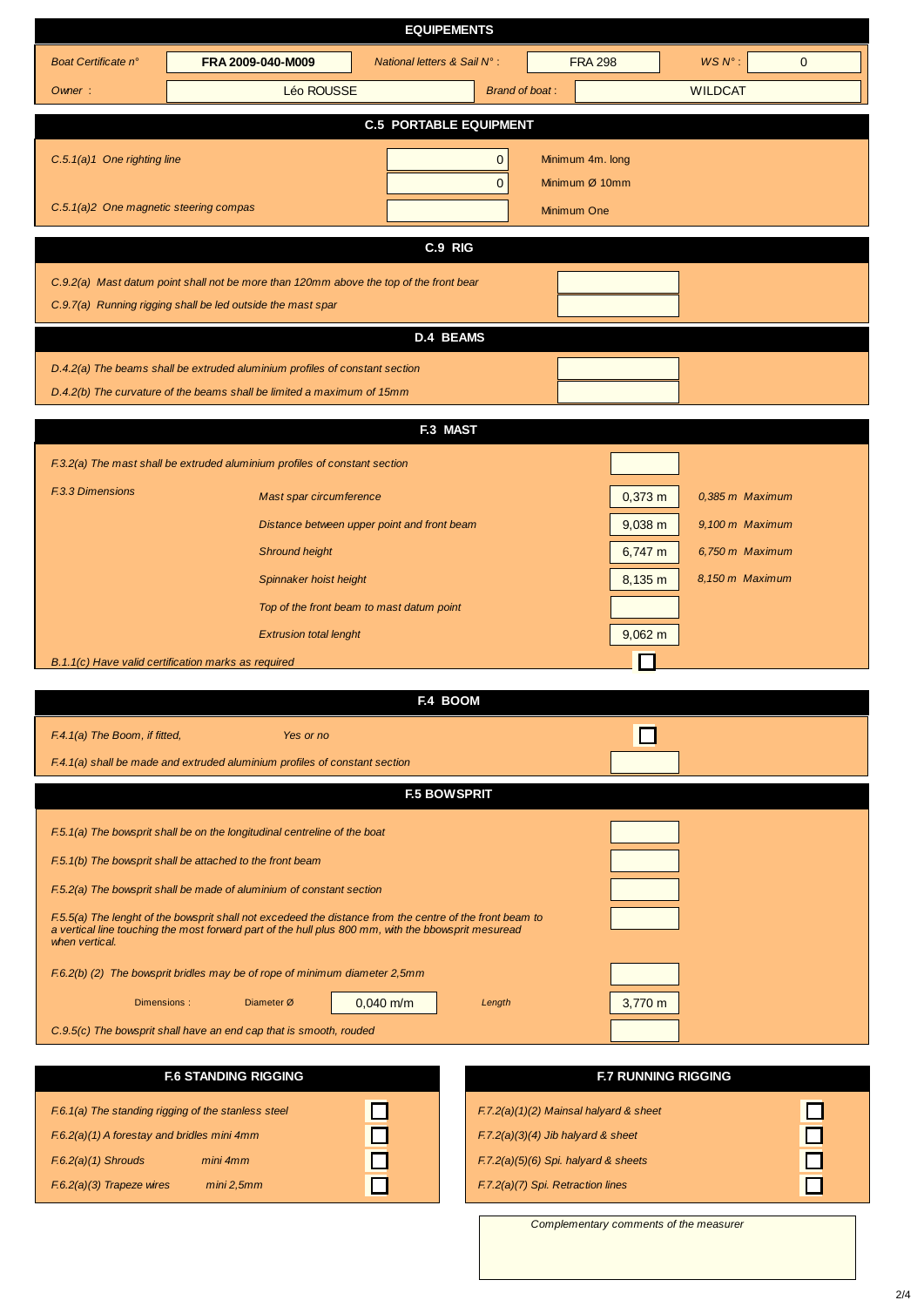| MEASURES AND CALCULATIONS AREA OF JIB & SPINNAKER |                   |                             |                                                             |                |                                       |                         |  |
|---------------------------------------------------|-------------------|-----------------------------|-------------------------------------------------------------|----------------|---------------------------------------|-------------------------|--|
| Boat Certificate n°                               | FRA 2009-040-M009 | National letters & Sail N°: |                                                             | <b>FRA 298</b> | $WSN^{\circ}$ :                       | $\mathbf{0}$            |  |
| Owner:                                            | Léo ROUSSE        |                             | <b>Brand of boat:</b>                                       |                | <b>WILDCAT</b>                        |                         |  |
|                                                   |                   |                             |                                                             |                |                                       |                         |  |
|                                                   |                   |                             |                                                             |                | G.4 JIB                               |                         |  |
|                                                   |                   |                             | Small Jib 3,60 m2                                           |                | Large Jib 4,30 m2<br>$\mathbf{I}$     | H                       |  |
|                                                   |                   |                             | Sailmaker / Voilier :                                       |                |                                       |                         |  |
|                                                   |                   |                             | Serial n° / N° série :                                      |                |                                       |                         |  |
|                                                   |                   |                             | Colour / Couleur :                                          |                |                                       |                         |  |
|                                                   |                   |                             | <b>Batten number:</b>                                       |                | $\overline{0}$                        | $3.4.2(d)(2)$ maximum 3 |  |
|                                                   |                   |                             | Material / Matériau :                                       |                |                                       |                         |  |
|                                                   |                   |                             | h1                                                          |                | $S1=((h+h1)x(a-a1))/2$                | 0,0000                  |  |
|                                                   |                   |                             | a                                                           | 0,000          | $S2=(hxa1)/2$                         | 0,0000                  |  |
|                                                   |                   |                             | h7                                                          | 0,000          | $S7 = ((axh7)/3)^*2$                  | 0,0000                  |  |
|                                                   |                   |                             | $\mathbf{c}$                                                |                | S10:2/3bxh10                          | 0,0000                  |  |
|                                                   |                   |                             | h11                                                         |                | S11: 2/3 cxh11                        | 0,0000                  |  |
|                                                   |                   |                             | h                                                           |                |                                       |                         |  |
|                                                   |                   |                             | a1                                                          |                | <b>JIB AREA</b><br>Small Jib 3,60m2   |                         |  |
|                                                   |                   |                             | b                                                           |                | Large Jib 4,30m2                      |                         |  |
|                                                   |                   |                             | h10                                                         | 0,000          |                                       |                         |  |
|                                                   |                   |                             |                                                             |                | G.4.2 Construction & G.4.3 Dimensions |                         |  |
|                                                   |                   |                             |                                                             |                |                                       | Max                     |  |
|                                                   |                   |                             | The Leech shall not be convex                               |                |                                       |                         |  |
|                                                   |                   |                             | Top width                                                   |                |                                       | 50mm                    |  |
|                                                   |                   |                             | <b>Batten width</b>                                         |                |                                       | 40mm                    |  |
|                                                   |                   |                             | Batten pocket outside width<br>Windowarea: minimum: 0,30 m2 |                |                                       | 80mm                    |  |
|                                                   |                   |                             | Dacron sticker F18 Small Jib 3,60m2                         |                |                                       |                         |  |
|                                                   |                   |                             | Dacron sticker F18 Large Jib 4,30 m2                        |                |                                       |                         |  |
|                                                   |                   |                             |                                                             |                |                                       |                         |  |
|                                                   |                   |                             |                                                             |                | <b>G.5 SPINNAKER</b>                  |                         |  |
| Small Spinnaker 19,00m2 maximum                   |                   |                             |                                                             |                |                                       |                         |  |
|                                                   |                   |                             | Large Spinnaker 21,00m2 maximum                             |                |                                       |                         |  |
|                                                   |                   |                             | Sailmaker / Voilier :                                       |                |                                       |                         |  |
|                                                   |                   |                             | Serial n° / N° série :                                      |                |                                       |                         |  |
|                                                   |                   |                             | Colour / Couleur :                                          |                |                                       |                         |  |
|                                                   |                   |                             | G.5.1 Material / Matériau:                                  |                |                                       |                         |  |
|                                                   |                   |                             |                                                             |                |                                       |                         |  |
|                                                   |                   |                             | SL <sub>1</sub>                                             |                | % SMG / SF                            | 0,00                    |  |
|                                                   |                   |                             | SL <sub>2</sub>                                             |                | <b>Spinnaker AREA</b>                 |                         |  |
|                                                   |                   |                             | <b>SMG</b>                                                  |                |                                       |                         |  |
|                                                   |                   |                             | <b>SF</b><br>Dacron sticker F18 spinnaker 19,00 m2          |                |                                       |                         |  |
|                                                   |                   |                             | Dacron sticker F18 spinnaker 21,00 m2                       |                |                                       |                         |  |
|                                                   |                   |                             |                                                             |                |                                       |                         |  |
|                                                   |                   |                             |                                                             |                | RESERVED NATIONAL CLASS ASSOCIATION   |                         |  |
|                                                   |                   |                             | Certification control carried by                            |                |                                       | Date                    |  |
|                                                   |                   |                             | <b>Alain Bujeaud</b>                                        |                |                                       | 21/02/2022              |  |
|                                                   |                   |                             |                                                             |                |                                       |                         |  |